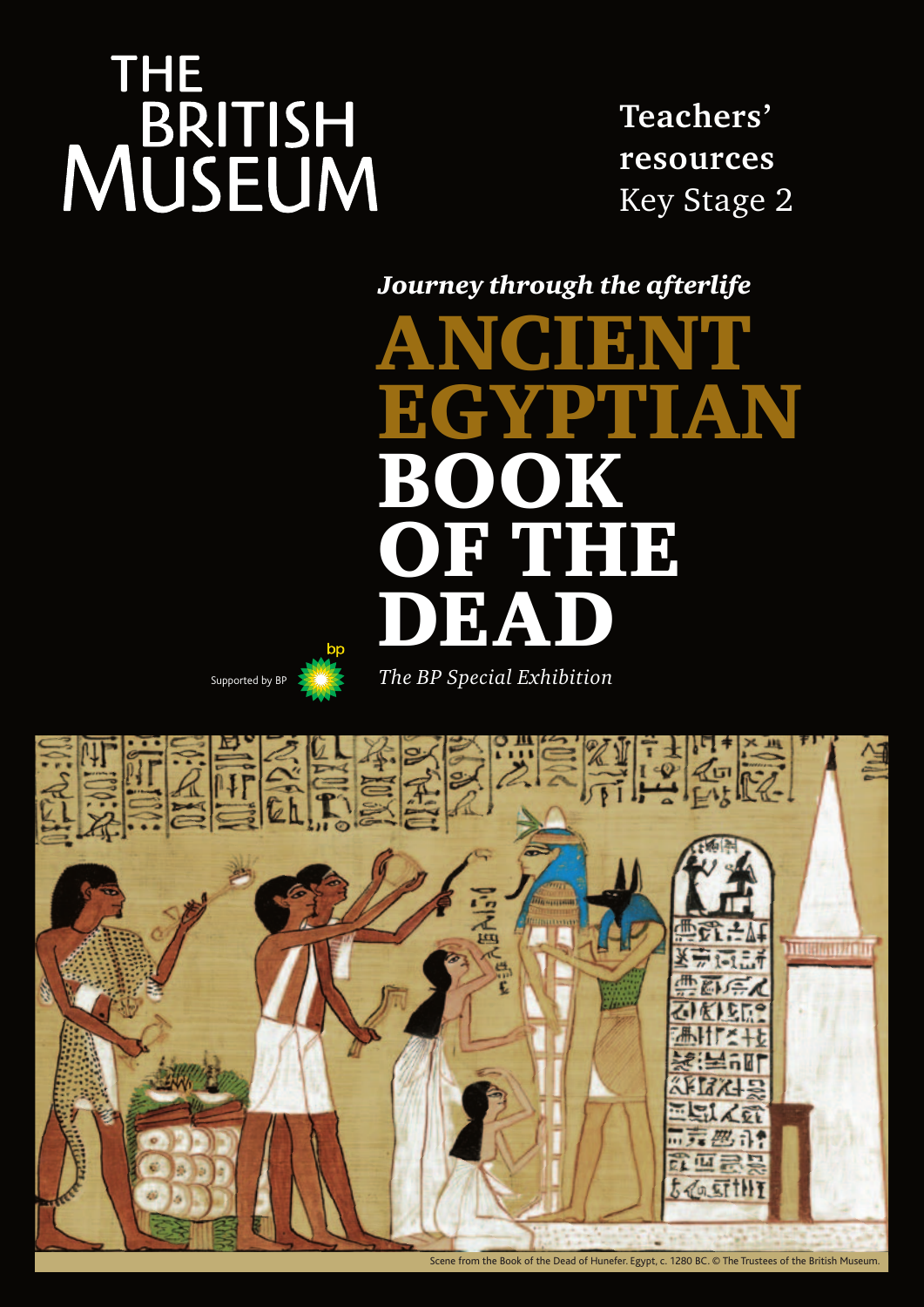### **Contents**

- **3 Using the exhibition**
- **4 Exhibition briefing sheet for adult helpers and older students**
- **5 A beginner's guide to the Book of the Dead**
- **8 Detailed information about the exhibition**
- **12 Glossary**
- **14 Exhibition activity worksheets**
- **15 Classroom activities to support the exhibition**
- **20 Further resources**

#### **STAY IN TOUCH**

You can now receive regular termly updates of free new resources, exclusive exhibition previews for teachers and taught sessions and courses. Sign up for the schools and teachers enewsletter at **www.britishmuseum.org/schools** or email **learning@britishmuseum.org**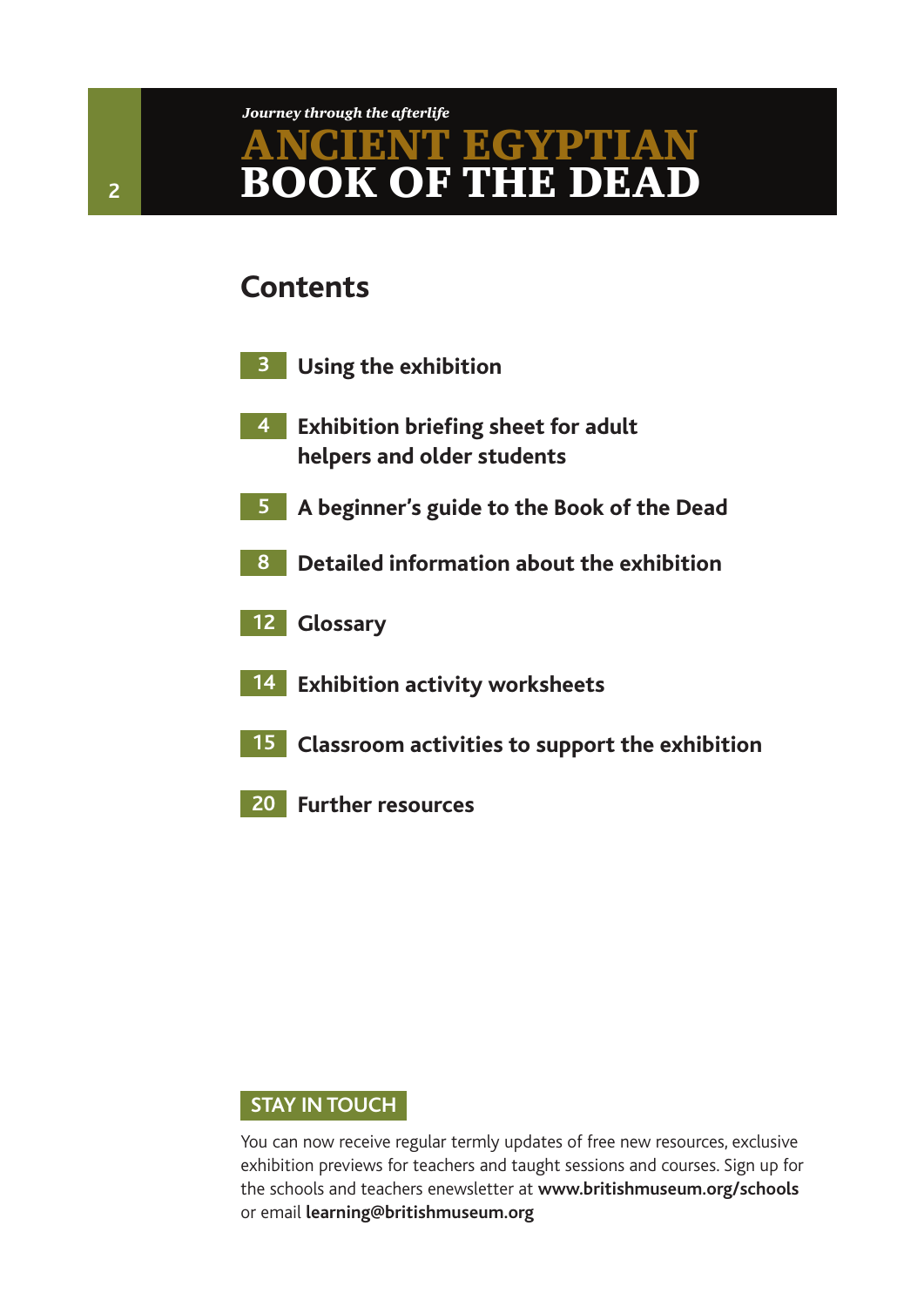### **Using the exhibition**

The ancient Egyptians held a complex set of beliefs about the afterlife. One ancient source which helps us to understand what they thought would happen after death is the collection of texts known today as the Book of the Dead. This exhibition brings together examples of this text, mainly in its New Kingdom period (about 1550–1069 BC) papyrus format, and associated objects which explore both ancient Egyptian beliefs and the evolution and manufacture of the text itself.

#### **Exhibition entry is free for school groups but all visiting groups must pre-book through the British Museum Ticket Desk.**

The Museum suggests that students move through the exhibition in small groups looking at and discussing objects, graphics and relevant text. On page 4 is an exhibition briefing sheet for adult helpers to help focus students' thoughts as they move through each section of the exhibition. There are also information sheets (a beginner's guide, in-depth notes and a glossary) which you may wish to share with adult helpers or older students before the visit.

Outside the specific school slots for the exhibition, teachers and students will need to be aware that they will be visiting the space alongside the general public, so please remind students to be considerate. Unfortunately, due to the sensitivity of the objects to light, photography is not allowed within the exhibition. It is therefore suggested that students collect visual information about the Book of the Dead by undertaking relevant detailed observation sketches which can then be used to support follow-up art and design work in the classroom, by taking photographs of objects in the permanent Egyptian galleries on the Ground and Upper floors of the Museum, or by using the online resources available on the British Museum website back at school. You can also find lots of Egyptian images in the Museum shops.

Alongside collecting information which will support any follow-up activities at school, students may find it useful to have a big question to consider and discuss as they go round the exhibition. This question could then be discussed back at school. For example:

- What impression of ancient Egypt do I get from the exhibition?
- What did the ancient Egyptians believe about the afterlife?
- What have I found out about ancient Egypt that I didn't know before?
- What sources of evidence does the exhibition include and how useful did I find them?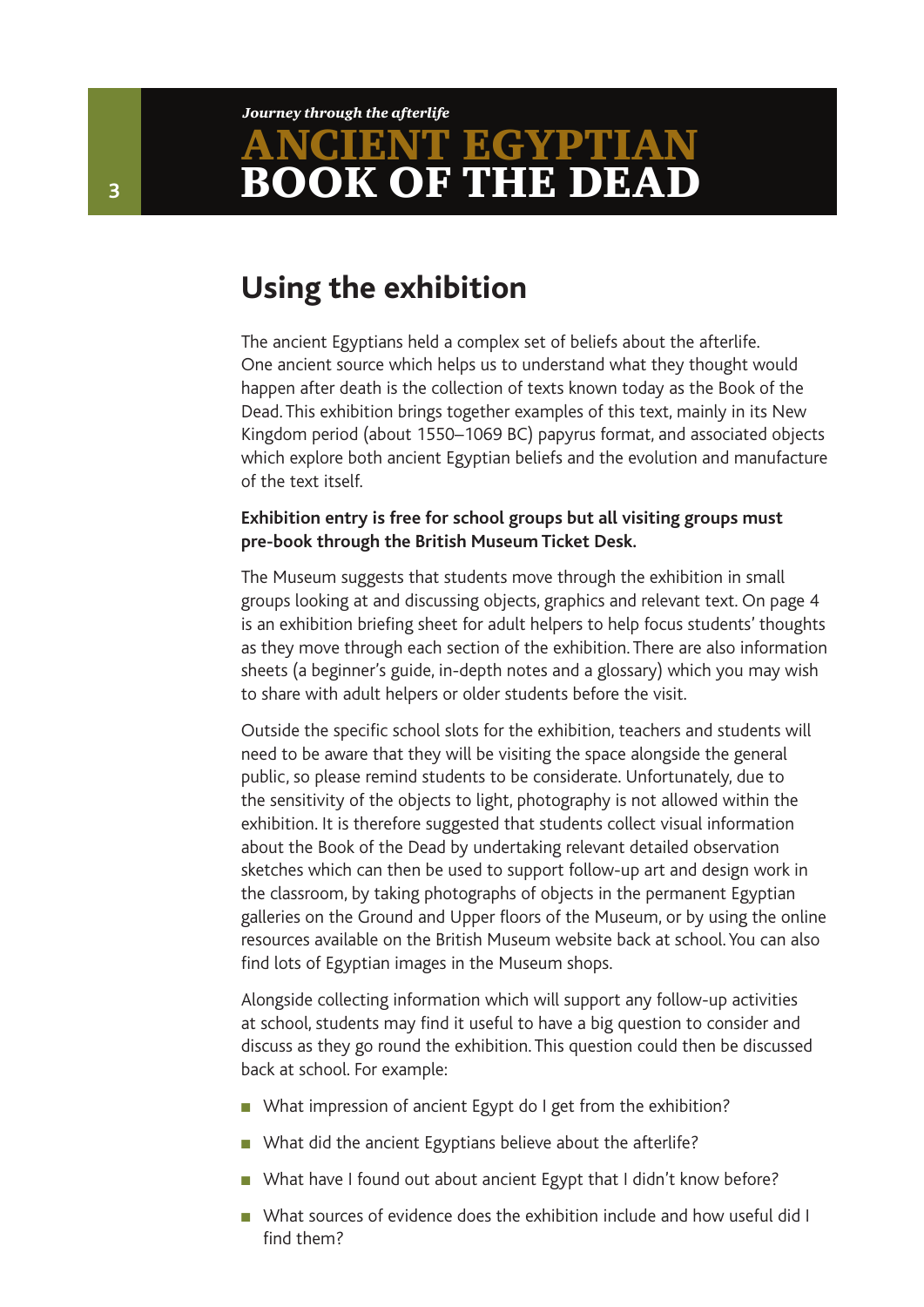# **Exhibition briefing sheet for adult helpers and older students**

The exhibition is arranged in sections, each of which explains a different aspect of the Book of the Dead. The free exhibition guide, available at the exhibition entrance, shows a plan of where these sections are. The list below details the key information from each section.

#### **Crossing boundaries**

The ancient Egyptians believed that the cosmos consisted of the earth (world of the living), the sky, and a netherworld (world of the dead).

#### **Preparing for the afterlife**

The Book of the Dead was a collection of about 200 spells. These spells helped the dead to face dangers in the netherworld and achieve eternal life.

#### **The day of burial**

The funeral marked the transition of the dead person from the world of the living to that of the dead and included the vital 'Opening of the Mouth' ceremony.

#### **The mummy in the tomb**

The tomb consisted of a chapel and a sealed chamber for the mummy which was protected with written spells, pictures of gods and magical objects.

#### **The landscape of the netherworld**

The netherworld was a mysterious place which the dead person travelled through by foot, by boat or through the air, in different physical forms.

#### **Empowering the dead**

The spells allowed the dead person to control their body and defeat danger. 'Transformation spells' allowed them to turn into different animal and plant forms.

#### **Avoiding disaster**

The netherworld was envisaged as a place of many dangers. Protective, or apotropaic, gods were painted on coffins and statues of them placed around the mummy.

#### **Judgement**

The greatest test was the final judgement where the gods reviewed the dead person's behaviour during life, to decide if they deserved to enter the afterlife.

#### **The perfect afterlife**

The Book of the Dead contains different ideas about the afterlife. The most attractive was to dwell in the Field of Reeds, a perfect Egypt of lush fields.

#### **Exploring the Book of the Dead**

The finest copies were written to order, others were made ahead, with blank spaces left for the eventual owner's name. Today they are very fragile.

#### **Complete Book of the Dead**

Display of the complete Book of the Dead of the royal official Hunefer and the papyrus made for the lady Nesitanebisheru – the longest one known.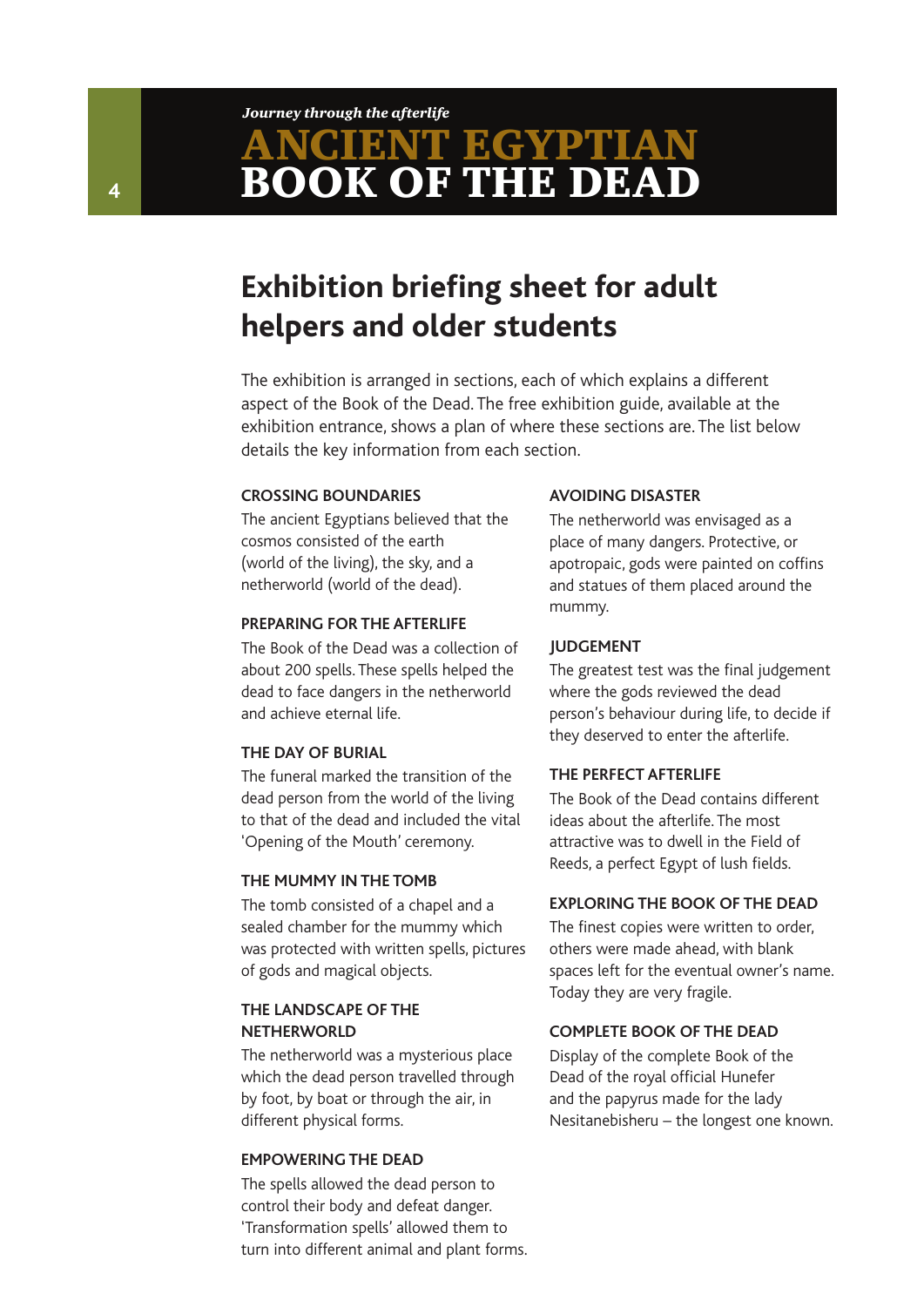# **A beginner's guide to the Book of the Dead**

#### **What was the Book of the Dead?**

The Book of the Dead was a collection of spells and illustrations written on a papyrus roll. The papyrus roll was put inside a hollow statue, or sometimes wrapped within the mummy wrappings, and placed in the tomb with all the other things which the dead person would need for the afterlife.

#### **Why did an ancient Egyptian need the Book of the Dead in their tomb?**

The spells and illustrations in the Book of the Dead gave a dead person the knowledge and power they needed to journey safely through the dangers of the netherworld (a place the dead went immediately after death). They also spoke of the ultimate goal of every ancient Egyptian – eternal life.

#### **What information was included in the Book of the Dead?**

The Book of the Dead told the dead person about the landscape of the netherworld which they would journey through, the gods and hostile creatures they would meet and the critical 'weighing of the heart' judgement to decide if the dead person was allowed into the afterlife.

#### **What happened at an ancient Egyptian funeral?**

The day of burial was when the dead person was thought to move from the world of the living to the world of the dead. The Book of the Dead shows the ceremonies that took place at the funeral of a wealthy Egyptian. This included the vital 'Opening of the Mouth' ceremony when the priests touched the mouth and eyes of the mummy with ritual tools so that it could see and breathe, thus symbolically bringing it back to life.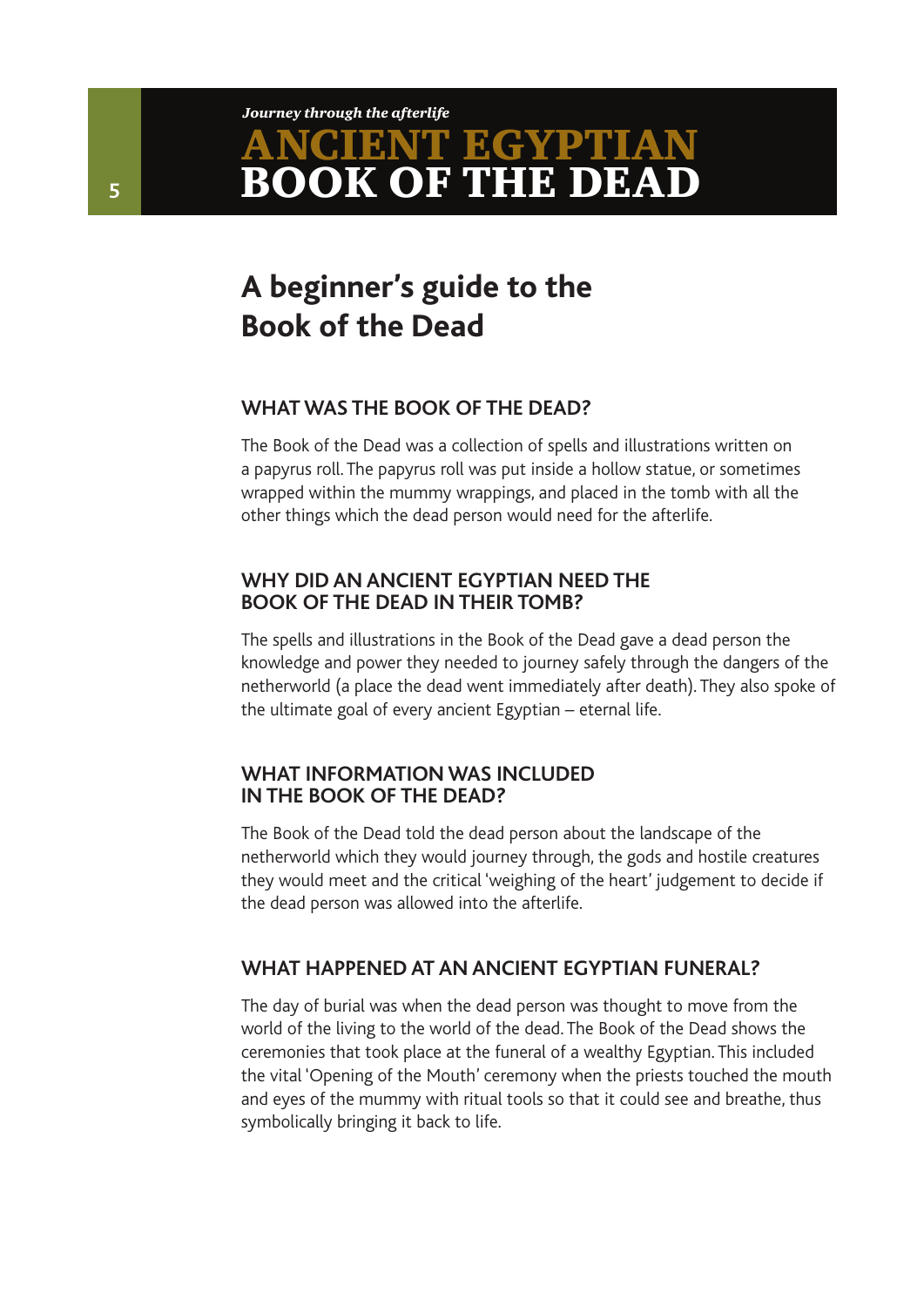#### **What was the mummy for?**

While the dead person travelled as a spirit (*ba*) through the netherworld their preserved body (mummy) remained in the tomb. The dead person's body (the mummy) had to be kept safe so that their spirit (*ba*) could reunite with their body ready for the perfect afterlife.

#### **What was the netherworld like?**

The dead person travelled through a landscape with paths, rivers, mountains, caves, lakes and fields. On this journey they went through many gates and doors which were guarded by gods.

#### **What special powers did the spells provide?**

Some spells gave the dead person the power to control their body and keep it safe. Some spells allowed the dead person to turn into different animals making it easier to travel through the netherworld. Some spells gave the dead person information which they would need to repeat at certain points on their journey. Some spells gave the dead person protection against hostile creatures.

#### **How did an ancient Egyptian get into the afterlife?**

The gods judged how the dead person had led their life to decide if they deserved to be given eternal life and enter the afterlife. The dead person's heart was weighed on a set of scales against the feather of truth. If the scales showed the dead person was free from evil, they were declared 'true of voice' and admitted to the afterlife. If not, their heart would be eaten by the 'Devourer' monster and they would cease to exist – forever.

#### **What was the afterlife like?**

The perfect afterlife could be different for different people. The dead person might join the gods – worshipping Osiris or travelling with the sun god Ra. Or they might enter a pastoral paradise known as the Field of Reeds – a landscape like that of Egypt, with waterways to sail on and fields filled with crops to ensure that the dead never went hungry.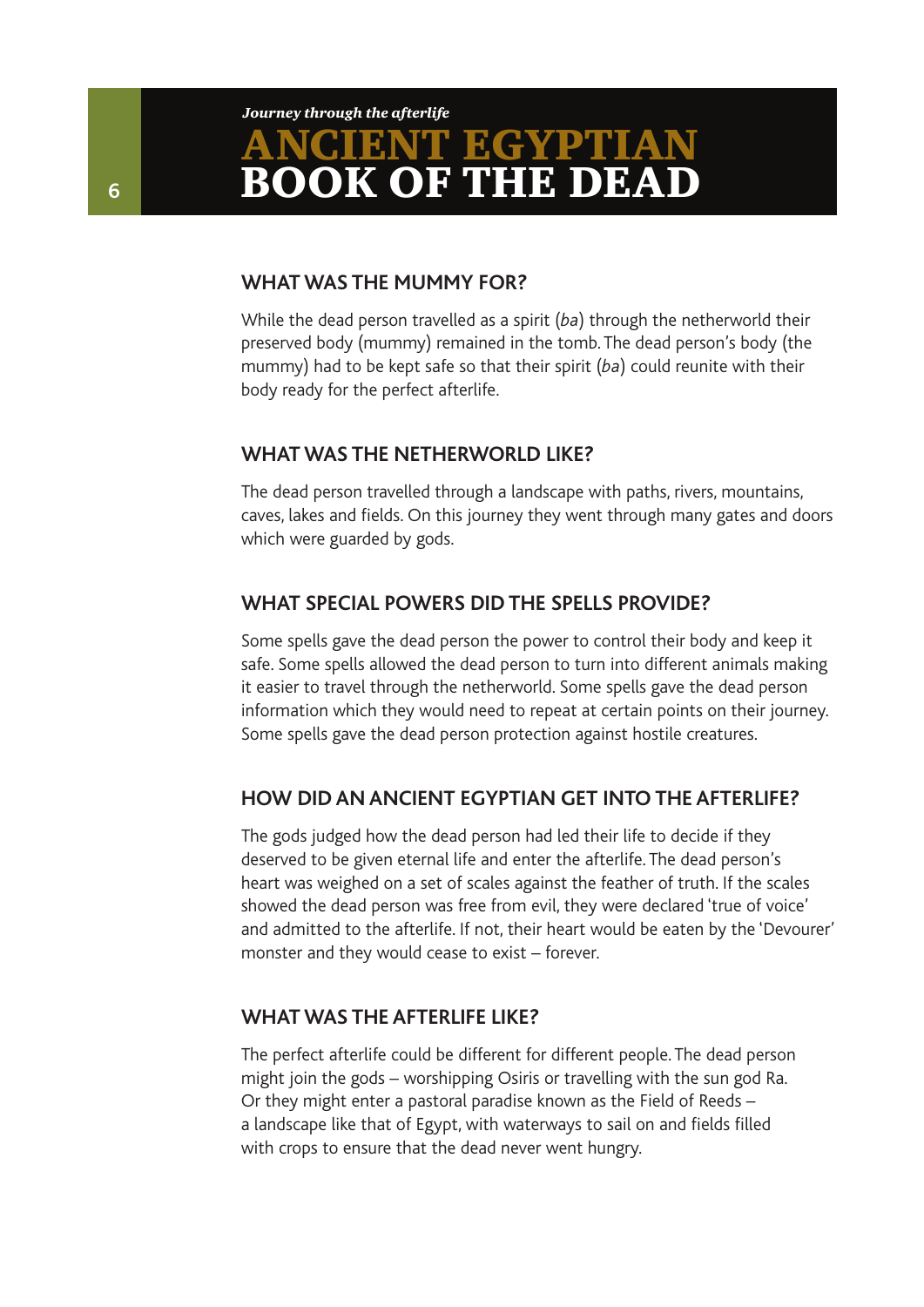#### **How was the Book of the Dead made?**

Scribes and painters wrote out and illustrated the Book of the Dead papyrus rolls. Sometimes most of the roll was already written and the tomb owner just had their own name and picture added in.

#### **How long was the Book of the Dead used in ancient Egypt?**

The Book of the Dead, used for about 1,500 years, is part of a tradition of providing religious texts for the dead. The earliest of these texts are found in Old Kingdom (about 2686–2181 BC) pyramids and were intended for dead kings. Over time texts for the dead became available to other members of the royal family, nobles and the middle classes. At first texts were written on tomb walls. Later from about 2050 to 1750 BC they were carved on to coffins. The Book of the Dead developed from these coffin texts and has been found on coffins, shrouds, papyri and bandages. The most elaborate Books of the Dead were made during the New Kingdom period (about 1550–1069 BC). It finally stopped being used as a funerary text in the first century BC.

#### **What do we do with the Book of the Dead today?**

Today experts study the Book of the Dead. They reconstruct fragments of papyri so that they can read them. Sometimes they discover pieces from the same papyrus roll in different museums. This gives museums new information. They work out what the ancient Egyptian thought happened to a person when they died. Conservators look after these fragile objects.

#### **Have any complete Books of the Dead survived?**

The Book of the Dead created for the ancient Egyptian Nesitanebisheru is one of the largest surviving complete rolls. In the early 1900s it was cut into 96 separate sheets to make it easier to study, store and display. Today it is sometimes known as the Greenfield Papyrus after Edith Mary Greenfield who donated the roll to the British Museum.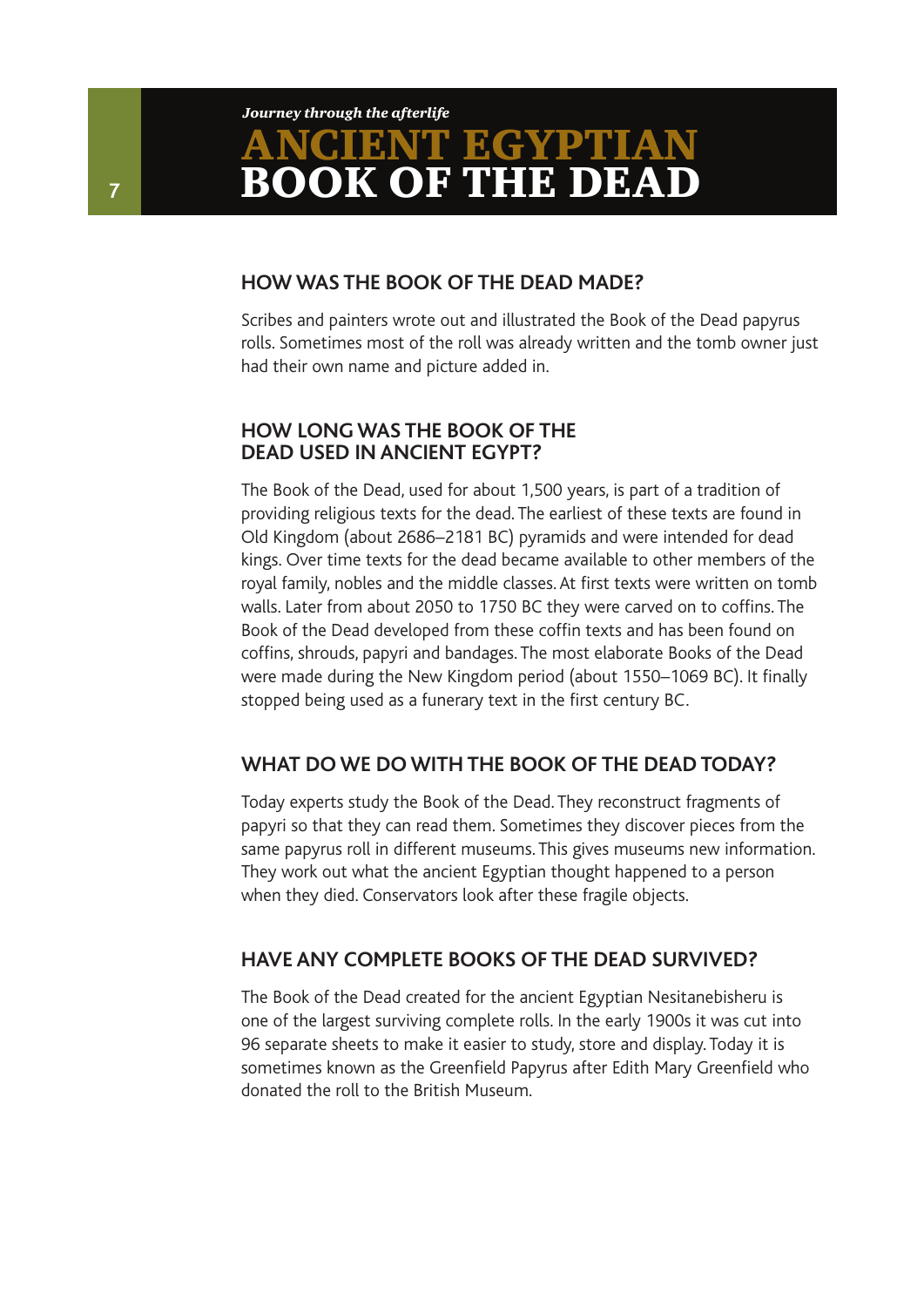### **Detailed information about the exhibition**

#### **Crossing boundaries**

The ancient Egyptians believed that the cosmos consisted of the earth, the sky and a netherworld. They saw the movement of the sun, moon and stars, the annual flooding of the Nile and the growth of plants as evidence of an eternal cycle of life and believed that human existence could be renewed as part of this cycle. In eternal life Egyptians hoped to travel to the sky and netherworld – worlds inhabited by the gods – and revisit the world of the living. The perfect afterlife was a perfect version of the Egypt they had lived in, where they would be reunited with their families. To attain eternal life the body had to be preserved and the spirit aspects of the person, the *ka* and *ba* (see Glossary on page 12), had to be sustained.

#### **Preparing for the afterlife**

The ancient Egyptians believed that the natural world of people and the supernatural world of the gods were closely interwoven. Magic and ritual were part of religious practices, used to overcome the challenges of everyday life, such as childbirth, sickness or injury. Magic was also used to enable the dead to reach the afterlife. It was invoked by pronouncing spells and performing special actions. The Book of the Dead was a collection of about 200 spells that helped the dead person to successfully face dangers and tests in the netherworld and achieve eternal life. A typical Book of the Dead manuscript would contain only a selection of these spells. The Egyptian name for this collection was the book of 'coming forth by day'.

#### **The day of burial**

The day of burial marked the transition of the dead person from the world of the living to that of the dead. The dead person's mummified body was then taken to the tomb accompanied by members of the family, mourners, and servants bringing grave goods. Outside the tomb the Opening of the Mouth ceremony was performed to symbolically bring the body back to life so that it could reunite with the spirit, the ba. The mummy was then placed in coffins and sealed inside the burial chamber of the tomb. When the mummy was placed in the burial chamber it was never to be seen again, but the relationship between the living and the dead went on. The relatives of the deceased maintained a cult at the tomb, sustaining the ka spirit with regular gifts of food and drink.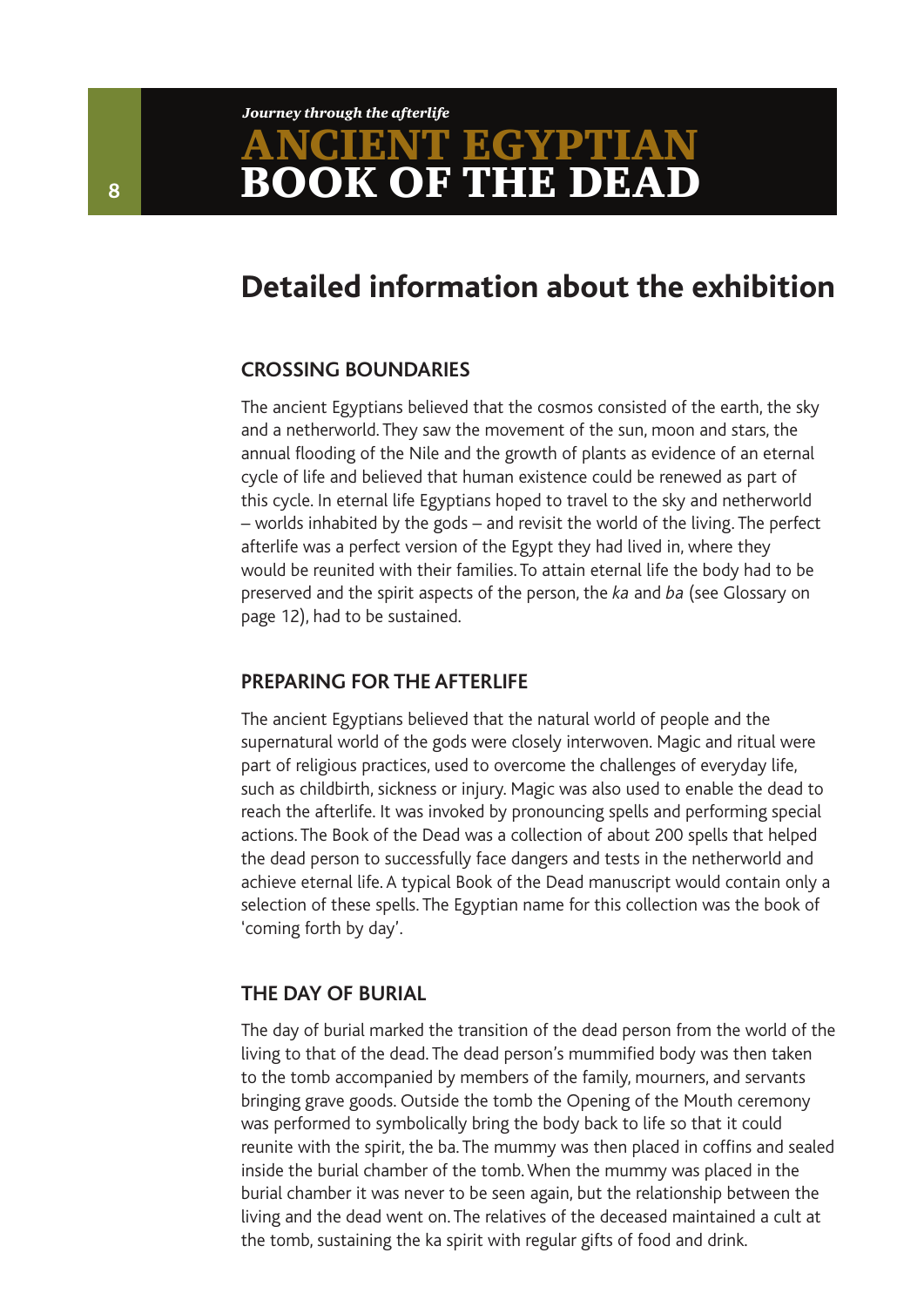#### **The mummy in the tomb**

The tomb comprised a chapel for the cult of the dead and a sealed burial chamber for the mummy. The mummified body was crucial as the physical base to which the person's spirit returned. Although the body had been preserved by mummification, it was still vulnerable to attack by hostile forces. The mummy was protected from these with written spells, powerful images of gods and magical objects that were placed around the mummy and on the coffin itself. Small amulets, or charms, were placed on and under the wrappings of the mummy, giving the dead person a range of powers and protection. Spells in the Book of the Dead describe these powers given to the deceased.

#### **The landscape of the netherworld**

The deceased, in spirit form, had to journey through the world of the dead. The netherworld was thought to be beneath the earth (occasionally it was considered to be in the sky). Known as the *Duat*, it was regarded as a mysterious place, and was never mapped or described in a consistent manner. The dead person could travel on foot, by boat or through the air, in different physical forms. The Book of the Dead contained information about features and beings in the netherworld including gateways, caverns and mounds, watched over by strange gods who had to be pacified. Safe passage could only be guaranteed with the sacred knowledge contained in the spells.

#### **Empowering the dead**

Many spells in the Book of the Dead gave the dead person power to control the elements of their personality and the forces of nature. Spells prevented the decay of the body and the loss of the most essential parts – the head (the location of the identity and senses) and the heart (the location of the mind). Other spells sustained the non-physical parts of the person, the shadow, name and the ka and ba spirits. Some spells enabled the dead person to breathe, drink, control fire, freely move and travel in the sun god's boat. One of the most important set of texts were 'transformation spells', allowing the dead person to turn into different forms such as a falcon, a heron, a swallow, a lotus flower, a snake or a crocodile. These forms gave the deceased free movement and special divine powers.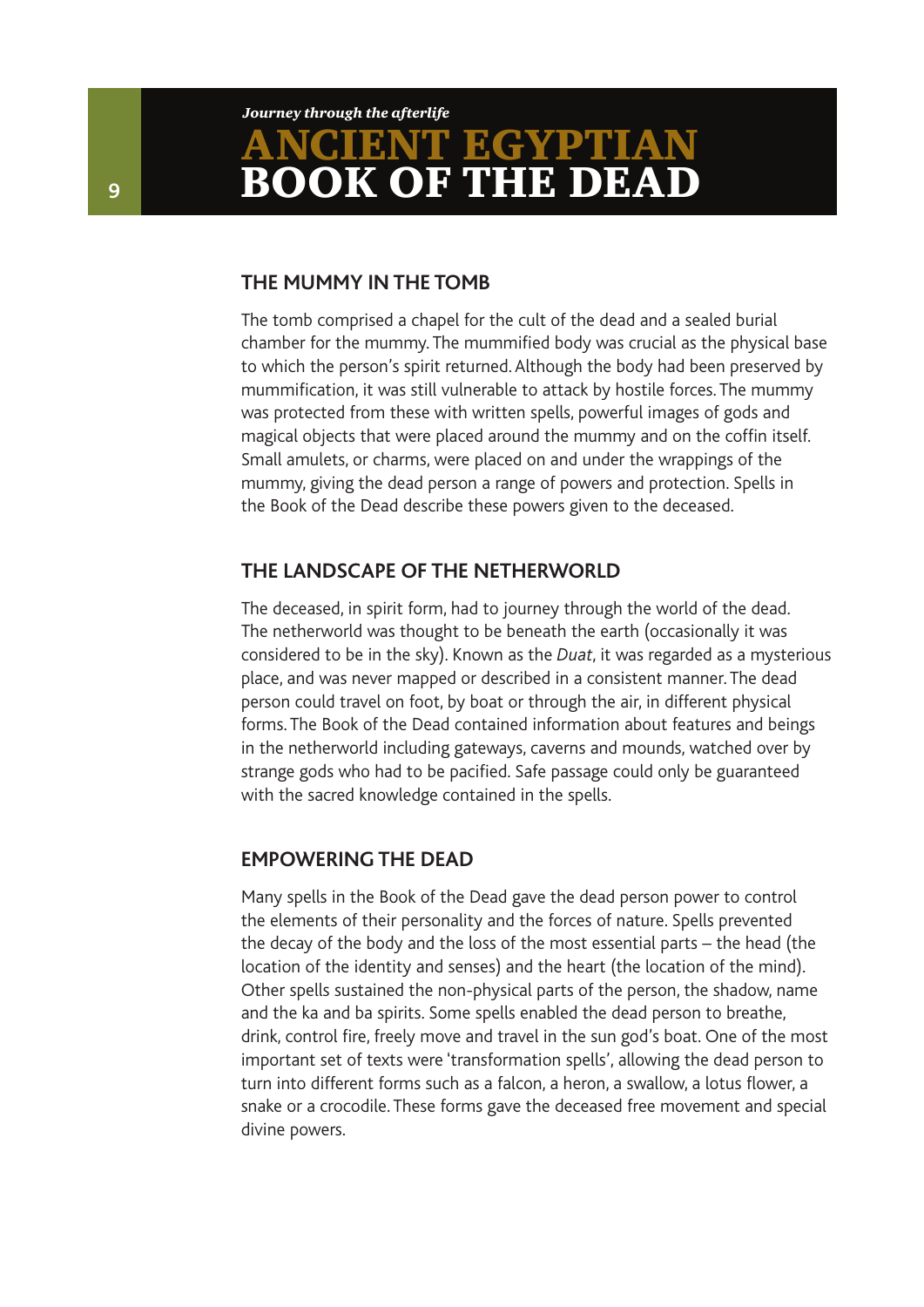#### **Avoiding disaster**

The Egyptians envisaged the netherworld as a place of many dangers. Many spells in the Book of the Dead gave the dead person the power to drive away snakes, crocodiles and insects. Others kept them safe from physical harm. Deities armed with snakes and knives ensured the dead person's safety. They also guarded the homes of the living and watched over the dead in their tombs. One spell in the Book of the Dead describes gods who could repel enemies. Protective gods were painted on coffins and statues of them could be placed around the mummy to create a cordon of safety.

#### **Judgement**

The greatest test which the dead person faced was the judgement in the Hall of the Two Truths. Here the gods reviewed the dead person's behaviour during their life, to decide whether or not they deserved to enter the afterlife. First the dead person addressed 42 deities by name, declaring to each that they were innocent of a specific offence such as theft or telling lies. The ancient Egyptians believed the heart was the centre of a person's being and the location of their mind, so next the dead person's heart was weighed against an image of *Maat*, the embodiment of order, right and truth. The heart could speak and so spells ensured that it did not reveal any damning facts about its owner. A perfect balance indicated a life well spent; the god Thoth returned the heart to its owner and declared them 'true of voice' before they were welcomed to paradise by the god Osiris. If the heart was heavier than *Maat*, its owner was condemned, their heart eaten by the monstrous Devourer and their existence ended. All copies of the Book of the Dead show a successful outcome.

#### **The perfect afterlife**

Different versions of the Book of the Dead contain different ideas about the afterlife. One view was that the mummy would remain resting in the tomb, in the underworld realm of Osiris. In contrast, the ba spirit had the freedom to leave the body each day. The ba could revisit the world of the living, or travel with the sun god Ra in his boat. This meant the dead could share Ra's rebirth each dawn and return to the tomb each night. Another view was that the dead person would exist in a place of paradise, the Field of Reeds. This was depicted in the Book of the Dead as a perfect Egypt – lush, well watered, fertile with abundant crops. This was a perfect version of Egypt and it is described in the Book of the Dead as the most desirable option.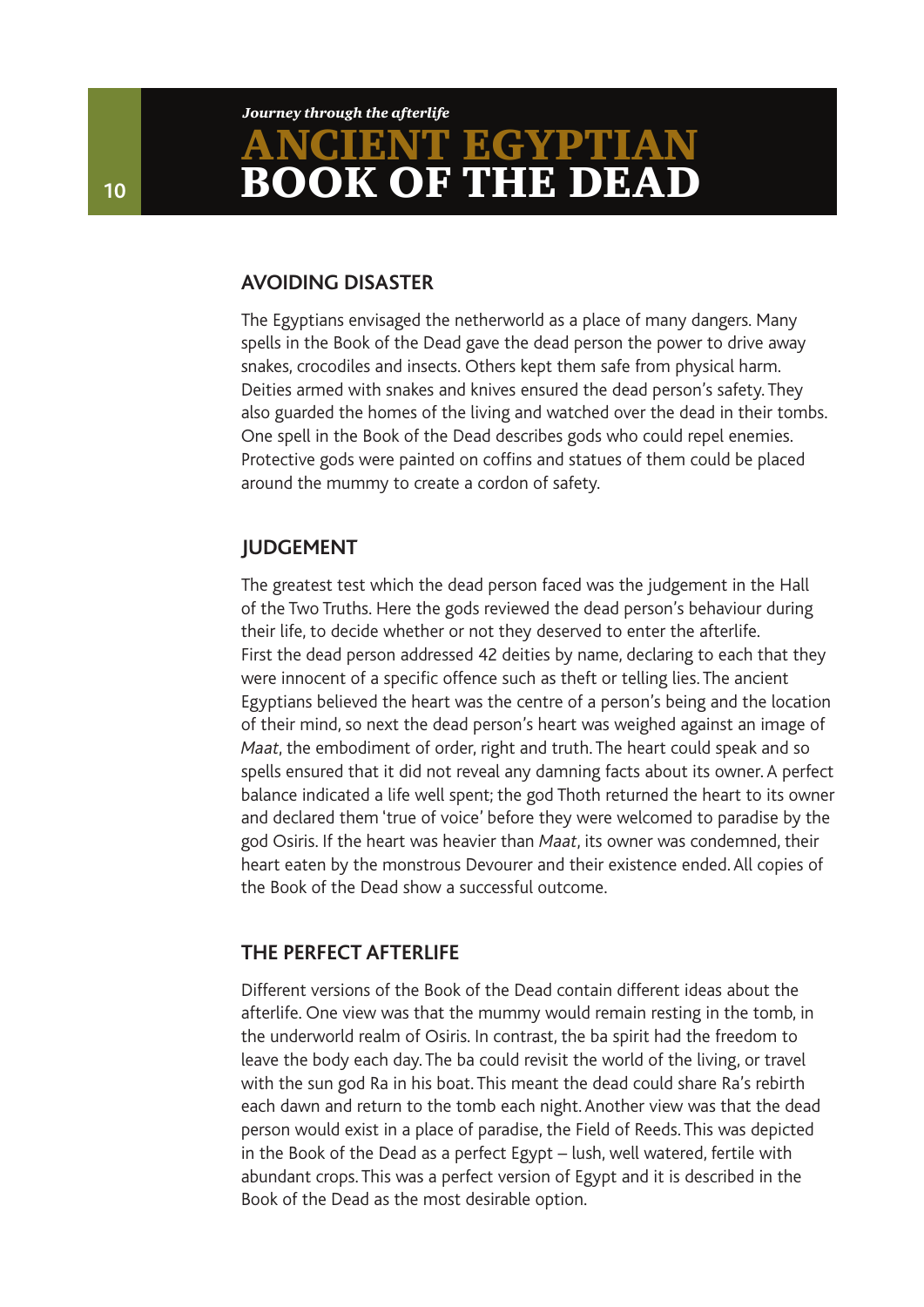#### **Exploring the Book of the Dead**

A Book of the Dead papyrus was made by highly skilled scribes. Usually more than one scribe worked on a papyrus. Sometimes spaces were left for another artist to add the images. The finest Book of the Dead papyri were written to order. Some papyri were made ahead, with blank spaces left for the eventual purchaser's name. Thousands of Book of the Dead manuscripts have been discovered during the past 200 years and more continue to be found. These manuscripts are fragile and extremely sensitive to light. Scientific research is extending understanding of the materials used in their manufacture and helping to inform long-term preservation. New imaging technologies are revealing hidden or illegible texts. Specialist studies are highlighting patterns in the evolution of the Book of the Dead, the methods of their production and the existence of different regional traditions. Comparisons between different museum collections are revealing previously unsuspected links between fragments.

#### **Nesitanebisheru's Book of the Dead**

The Book of the Dead made for Nesitanebisheru (who died around 930 BC) is over 37 metres in length and is the longest known example. It contains a very large selection of spells, written in a precise hieratic hand and illustrated with exceptionally fine line drawings. Besides the traditional spells there are many which are not found in other manuscripts, and which may have been included at Nesitanebisheru's personal request. Nesitanebisheru was the daughter of Pinedjem II, the high priest of Amun at the great religious centre of Thebes, and virtual ruler of Upper Egypt. She was one of the most powerful women of her time, and was buried in the 'Royal Cache' at Deir el-Bahri, the family tomb of the high priest, which also became the last resting place of the greatest pharaohs of the New Kingdom. Today the papyrus is sometimes known as the Greenfield Papyrus after Edith Mary Greenfield who donated it to the British Museum in 1910.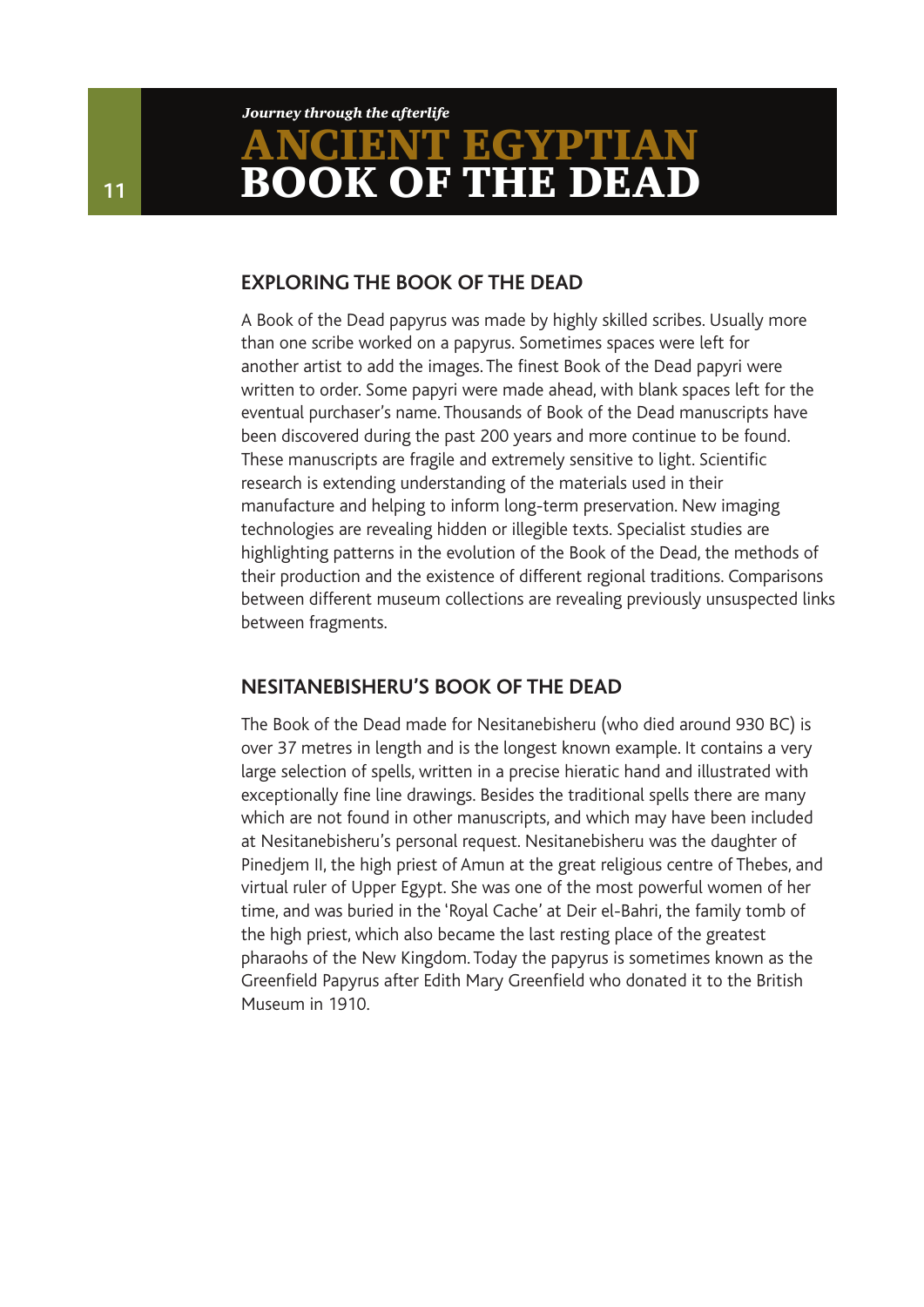# **Glossary**

| <b>Afterlife</b>        | The perfect afterlife lay at the end of the dead person's<br>journey through the netherworld. Here the dead person<br>would enjoy eternal life alongside the gods.                                         |
|-------------------------|------------------------------------------------------------------------------------------------------------------------------------------------------------------------------------------------------------|
| Apotropaic              | Something, often an image or object, which will ward off<br>evil forces or bad luck.                                                                                                                       |
| Ba                      | Spirit of the dead person which left the physical body<br>at death.                                                                                                                                        |
| <b>Book of the Dead</b> | Papyrus manuscript of written spells and magical images<br>which would help the dead person journey through the<br>netherworld to achieve the perfect afterlife.                                           |
|                         | Gods and goddesses Divine supernatural beings (deities) which the ancient<br>Egyptians believed controlled their cosmos.                                                                                   |
| <b>Hieroglyphs</b>      | Signs used to write the ancient Egyptian language.                                                                                                                                                         |
| <b>Mummy</b>            | Artificially preserved body of a dead person.                                                                                                                                                              |
| Netherworld             | Realm of the dead which lay beneath the earth.<br>A landscape of paths, rivers, mountains, lakes and<br>fields with guarded gateways to pass and hostile<br>creatures to avoid.                            |
| <b>Papyrus</b>          | A material made from the papyrus reed which grew in<br>the marshes alongside the River Nile. Thinly cut strips<br>of the papyrus were pressed together and polished to<br>create a smooth writing surface. |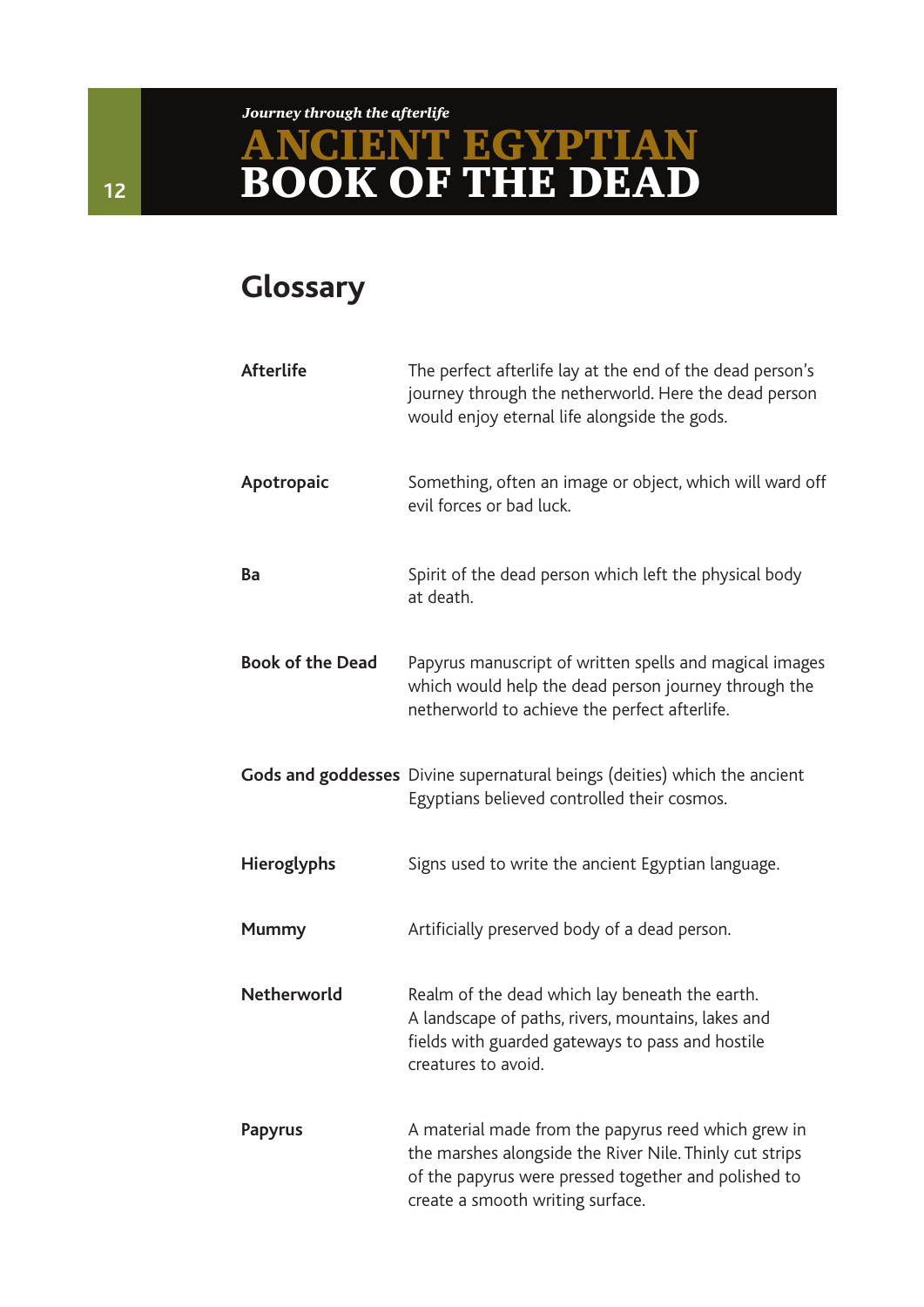#### *Journey through the afterlife*

# ANCIENT EGYPTIAN BOOK OF THE DEAD

| <b>Spell</b> | Written incantations which gave the dead person power to<br>control their body and successfully negotiate the dangers<br>of the netherworld.                                                                                                                                                                               |
|--------------|----------------------------------------------------------------------------------------------------------------------------------------------------------------------------------------------------------------------------------------------------------------------------------------------------------------------------|
| Tomb         | The place where the dead person's mummy was placed.<br>A tomb consisted of an open chamber for commemorating<br>the dead person and leaving offerings (this space was often<br>decorated with wall paintings and a statue of the dead)<br>and a sealed burial chamber where the mummy and the<br>burial goods were placed. |
| Vignette     | A picture on a papyrus manuscript.                                                                                                                                                                                                                                                                                         |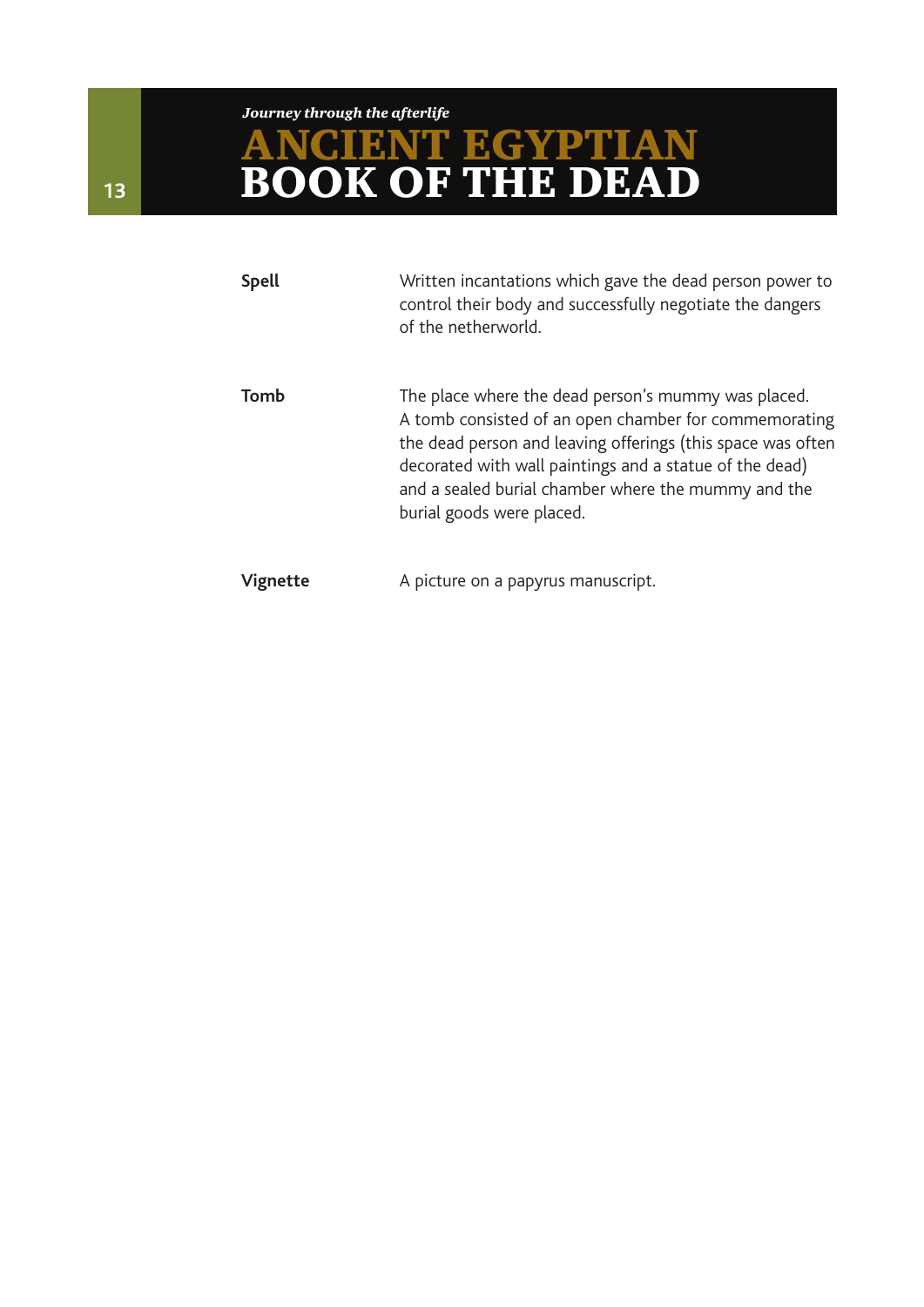### **Exhibition activity worksheets**

Download free exhibition activity worksheets from the *Journey through the afterlife: ancient Egyptian Book of the Dead* section of the website at www.britishmuseum.org. These can be used by students in the exhibition. They do not require any written input. The sheets are presented in the order in which they are best used in the exhibition.

The sheets work best if the students are organised into small groups with an adult helper. The adult helper can then mediate the use of the sheets and enable each student to discuss the questions and take part in the challenges suggested on the sheet. You may also wish to provide adults with some of the background information sheets before they visit the Museum so that they have an overview of the exhibition before working with the students. There is also an adult briefing sheet for the whole exhibition giving a brief introduction to each section. You may wish to brief adults about any objects or aspects of the exhibition which you will be using as a stimulus for follow-up work so that they can ensure the students engage with these while they are going round the exhibition.

Teachers can select which (and how many) sheets to print out and distribute to the groups. There is not a sheet for each section of the exhibition. Instead, a selection of sections (shown at the top of each sheet) have been chosen as possible points to spot some objects, share some information or discuss as a small group. There is no expectation that groups have to use the sheets but please remember that the exhibition may be very busy and not necessarily best suited to a written worksheet approach. As an alternative, you could encourage adult helpers to view the exhibition as a rich visual experience and an opportunity to encourage the students to apply existing knowledge about ancient Egypt. Accompanying adults and their groups should feel free to engage in discussion about the objects, look at all or some of the objects, dwell at objects which particularly interest them, and share things they find out as they go round.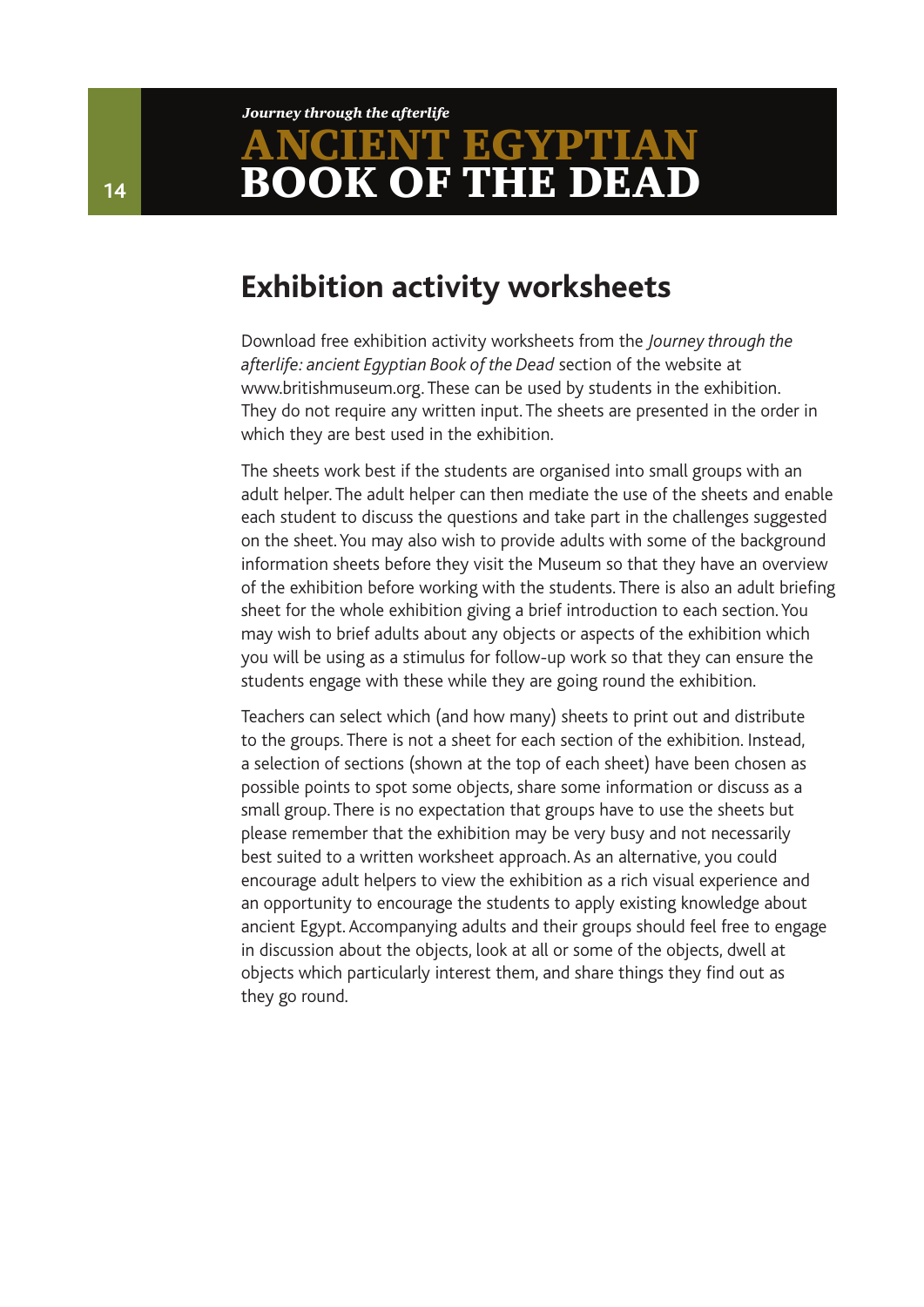#### *Journey through the afterlife*

# ENT EGYPTIAN **BOOK OF THE DEA**

# **Classroom activities to support the exhibition**

The British Museum has a special page for learning about ancient Egypt under the Primary section at www.britishmuseum.org/schools

Here you can find whiteboard resources relating to mummification and reading a papyrus which you can use at school before or after your visit to the exhibition. There is also a PowerPoint presentation relating directly to the exhibition available under the schools and teachers section at www.britishmuseum.org/bookofthedead

You can find supporting information for these resources in the Notes section of each slide in the presentation.

You can also find videos about the exhibition and the Museum in general on www.youtube.com/britishmuseum

Below is a list of suggestions for classroom activities which you can use before or after the exhibition as either preparatory or follow-up work. If you are teaching ancient Egypt as a history topic you may want to link the exhibition visit to aspects of your planned classroom work. If the exhibition visit does not relate directly to a history topic you can pull out other aspects of the lesson suggestions such as art and design, literacy or religious studies.

### **Curriculum links: Key Stage 2**

Ancient Egypt is specifically mentioned as possible case studies in the Key Stage 2 History National Curriculum study unit for a past world society. Ancient Egypt and a case study of the Book of the Dead are excellent starting points for singlesubject and cross-curricular work in a number of areas:

- History: sources of evidence, communicating findings
- Citizenship: looking after the past, different belief systems
- Art and Design: pictorial representation, art of past cultures, use of colour
- **n** Religion: world religion beliefs about life after death, gods and goddesses, burial practices
- **n** Archaeology: material culture as a source of evidence, conservation
- Literacy: instructions, non-chronological writing, labels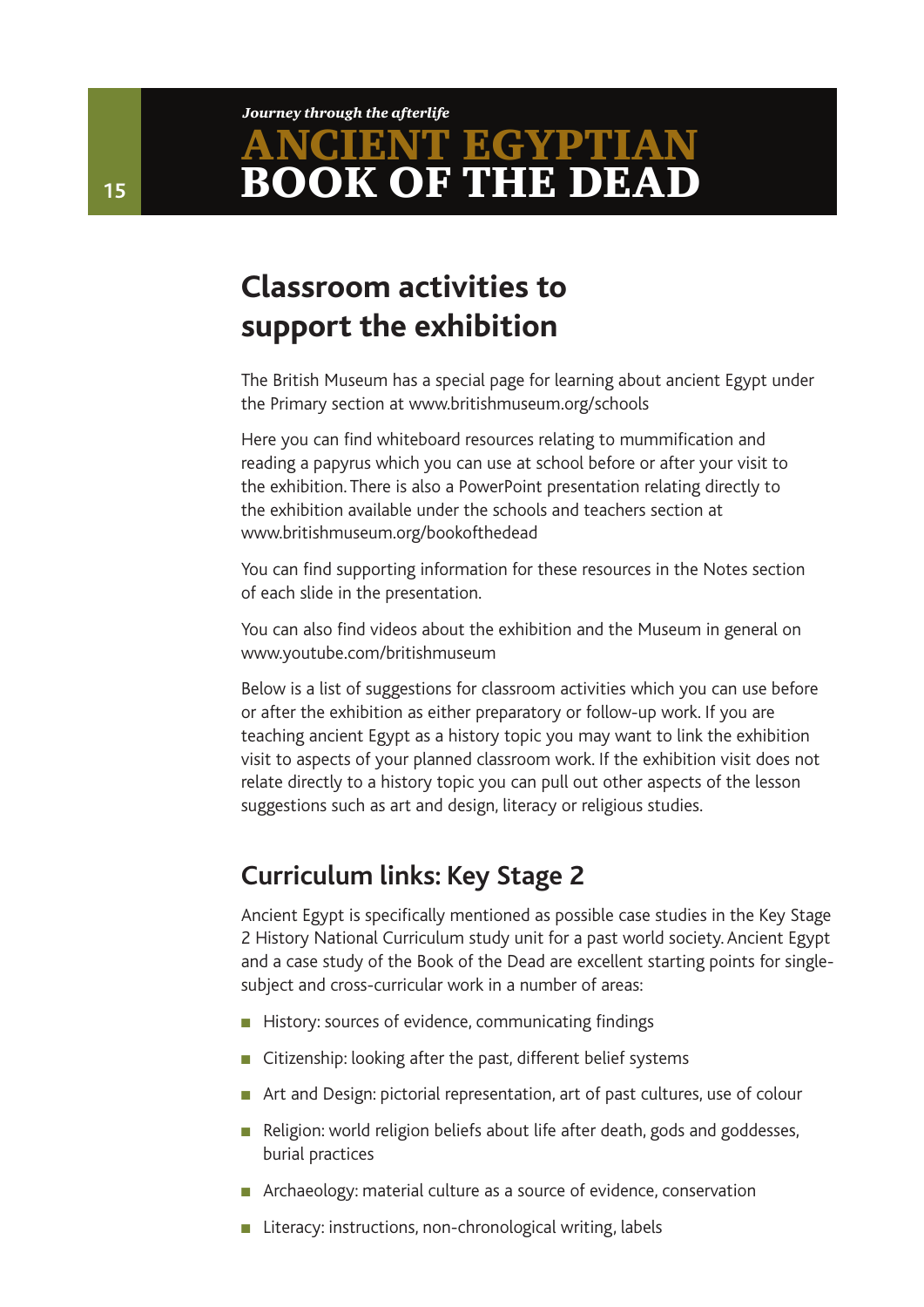#### **Lesson suggestions**

The following is a list of suggested classroom activities to support a visit to the exhibition as either preparatory or follow-up work.

- Look at Egyptian objects on Explore at www.britishmuseum.org Print out a selection of objects and arrange them chronologically. Use this as a starting point to discuss chronology and the concept of BC and AD in the Western European dating system (this is the system used at the British Museum). Discuss other dating systems used around the world.
- Make a list of the all the materials used to make things in the 21st century. Make a list of the different materials used to make objects in the exhibition. Do students think the list represents all the different materials used in ancient Egypt? Use Explore at www.britishmuseum.org to identify further ancient materials and add them to the list. Compare the two lists. Which materials are the same on each list and which materials are different? What are the sources (mineral, animal, plant) for materials in ancient and modern times? Do the students think materials are local or imported?
- Choose an ancient Egyptian object (one from Explore at www.britishmuseum. org or one in the exhibition) and create a presentation poster including pictorial and written information about the object.
- Use the exhibition PowerPoint to view images which can be used as a starting point for activities around history, art and design and citizenship. The PowerPoint can also be used as preparation for a visit or a way to remind students of some of the objects/images they saw in the exhibition.
- **n** What level of responsibility do we have for looking after objects from the past? Set up a scenario to debate such as 'We should stop adding new objects to museums', 'We should raise money for social care projects by selling museum objects' or 'Should ancient papyrus be on display for everybody to see now or stored away for the future?' What are the arguments for and against? What might be the social, economic and cultural consequences (positive and negative) of accepting or rejecting these ideas? Research, debate and vote.
- Discuss the idea of an afterlife. Think about the ways that people in modern world religions view the relationship between life on earth and what happens after death. Do all religions have the same ideas? Are there common themes across different religions? Does any religion have several alternative ideas about the afterlife?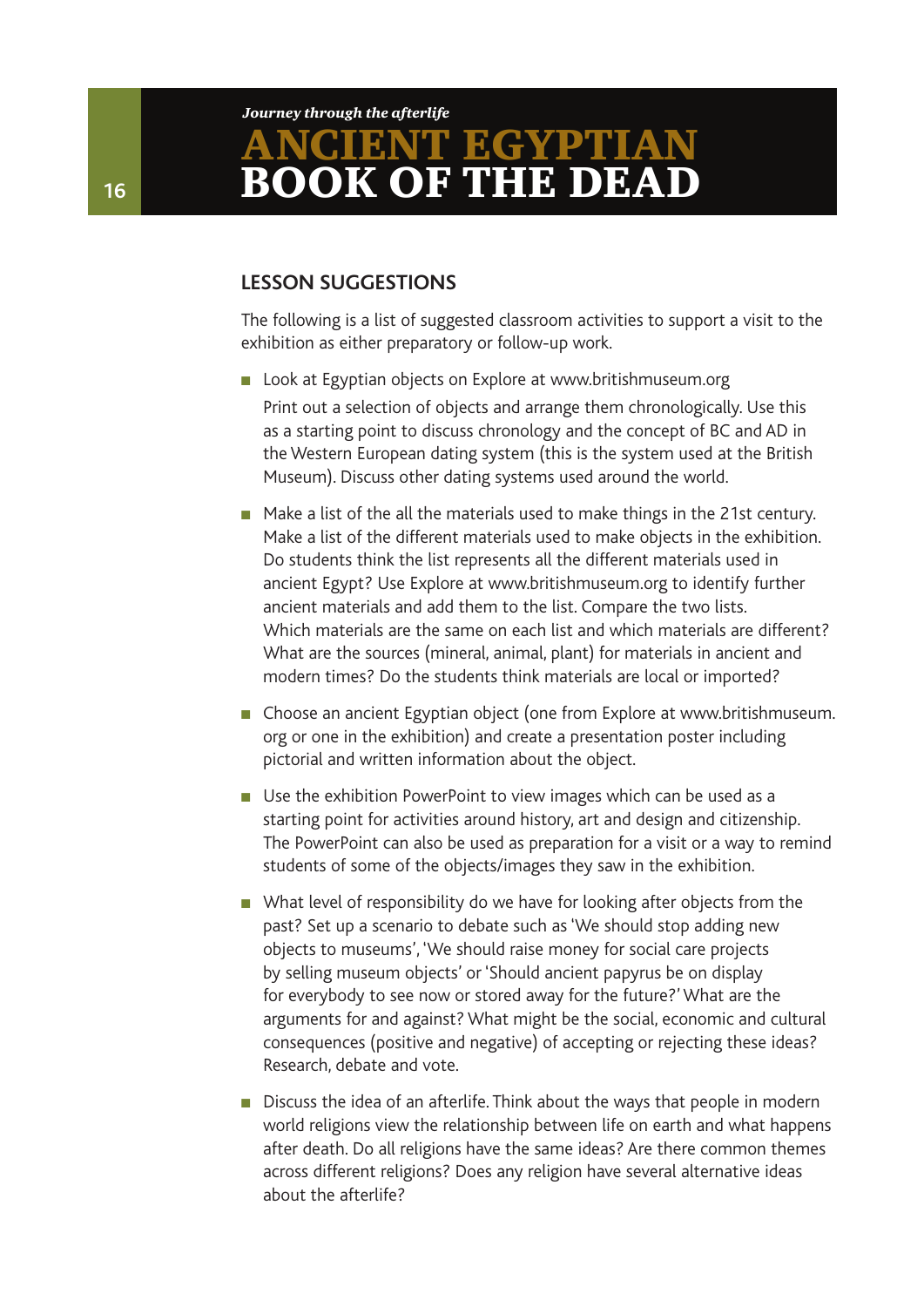- The ancient Egyptians never created a standard map of the netherworld. Using the information on the netherworld landscape from the Book of the Dead, ask the students to create a map of the netherworld showing key elements such as the general topography, the Gates, the Hall of Judgement and the Field of Reeds.
- Read a book about a perilous journey such as *I am David* by Anne Holm, *Gulliver's Travels* by Jonathan Swift or *Journey to the West* by Wu Cheng'en (often translated as *Monkey*). What sorts of challenges did the traveller meet? How did they overcome the challenges? What was their final destination? Did they receive any help on their journey?
- $\blacksquare$  Think about journey which the students take in their everyday life. What help do they receive on the journey? For example, on the tube there are signs to show you the way, name plates to say where you are, safety information in the carriage, and announcements like 'Mind the gap'. Ask the students to chose a journey they make frequently and list in order the help they get (even if they do not need it because they know the route well) to make the journey safely.
- Write a job description for one of the ancient Egyptian gods or goddesses. What skills will they need? What will they have to do? What will they have to wear to work?
- n Imagine the ancient Egyptian gods and goddesses have found out about Facebook. Choose a deity and create a Facebook profile for them.
- $\blacksquare$  Hieroglyphs are one script used for writing down the ancient Egyptian language. Investigate other scripts such as demotic and hieratic which were used for handwriting rather than carving. Think about different scripts used to write down the English language look for examples around school such as notices in capital letters, joined-up handwriting, and printed text.
- $\blacksquare$  Papyrus was only one of the writing surfaces used in ancient Egypt. Investigate other surfaces (e.g. wood, metal, stone). Set up an experiment to test writing surfaces and/or writing inks. Write a sentence on different materials such as wood, paper, card, foil, fabric and then investigate their suitability as a writing surface under different conditions such as being frozen, being damp, or being exposed to strong sunlight. How does the surface survive these conditions? Can the writing still be read? The same experiment can be conducted for inks by writing a sentence on paper in pencil, wax crayon, biro, writing ink etc and then testing their durability in different conditions. Think about how the results affect how people might chose to record important information and how natural conditions can affect what has survived in the archaeological record.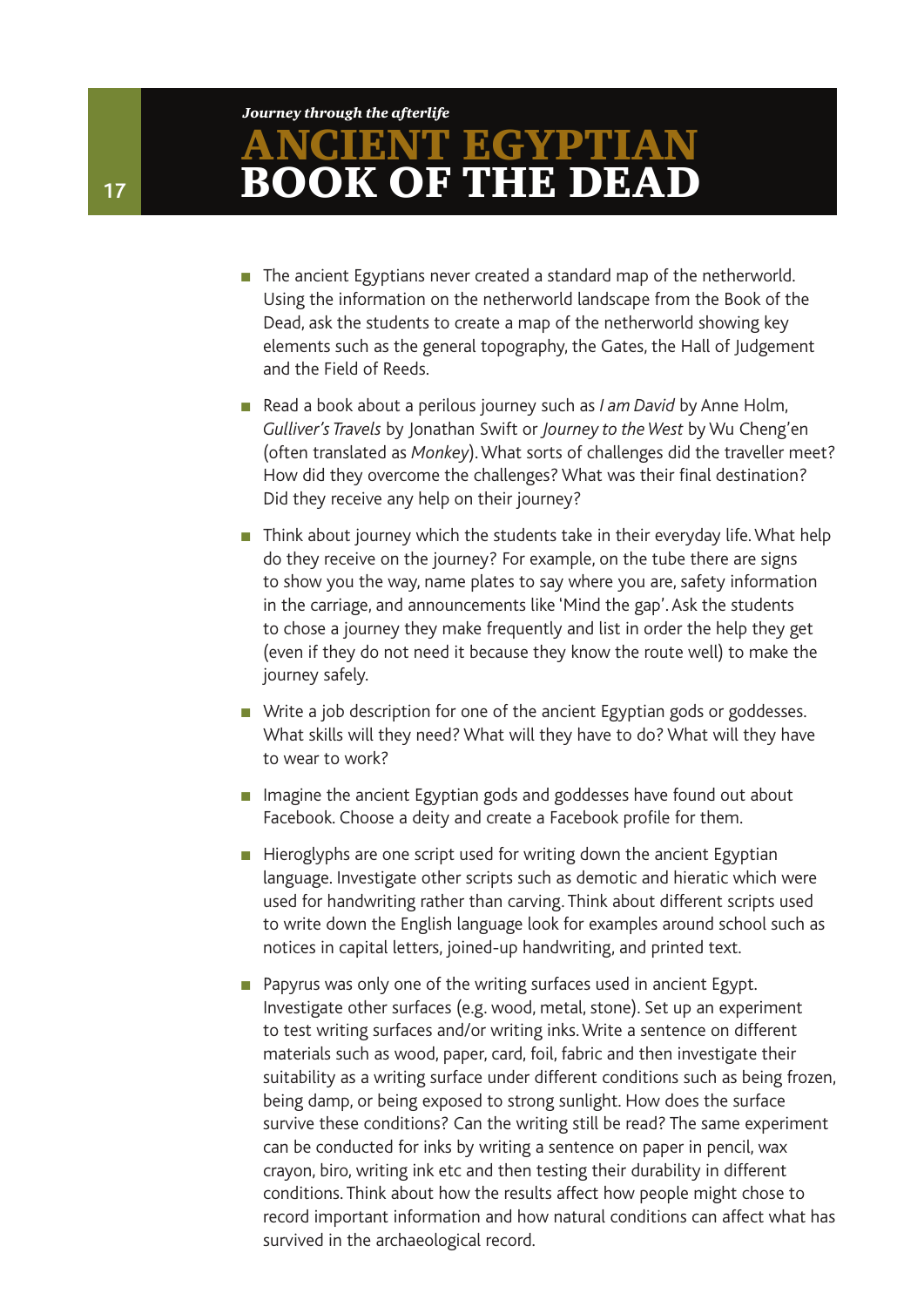- <sup>n</sup> Research the source of the different colours used on Book of the Dead manuscripts. All Egyptian colours had a natural source – what were these? Try making your own natural pigments. How well can you paint with them?
- $\blacksquare$  The ancient Egyptian board game senet was very popular but the exact rules for the game are not known. Provide the students with information about the board, layout, counters and throwing sticks which have been found by archaeologists and ask them to work in pairs to create a set of rules for their own version of modern senet. They can also think of a name of the name, such as *Senet 21* (to indicate this is a version created in the 21st century). Students will need to create a clear set of instructions for their version of the game. Students can then swap rules and have a go at playing another version and then give feedback on how easy it was to understand the rules. Time can then be given to making revisions based on their feedback.
- $\blacksquare$  What tools were used by an ancient Egyptian scribe? Are any similar to equipment we use today? Ask students to draw two pictures, one of themselves writing and one of an ancient scribe writing. Annotate the picture with the equipment used by each person.
- Create a mini 'I spy' book of Egyptian deities that can be seen in a Book of the Dead manuscript. Each deity will need an illustration, a short description, a tick box and a score. To help decide the score the students could think about how important the deity is in the ancient Egyptian pantheon and how often they seem to appear in the Book of the Dead (the rarer the sighting, the higher the score for spotting them).
- **Discuss the amulets/luck charms used today symbols, names and meanings** (e.g. the Christian St Christopher medals worn to protect travellers). Ask the students to research amulets in ancient Egypt – again what symbols, names and meanings can they find? Record these on a chart and compare them to modern amulets. Ask students to design their own charm. What symbol will they use? Does the symbol protect the wearer, provide them with luck or give them good fortune?
- **n** Investigate the role of sacred animals in ancient Egypt. Which animals were associated with which deities? Think about why a deity was associated with an animal in terms of that animal's behaviour – for example the goddess Sekhmet is shown with a lion's head because she was a fierce warrior goddess like the fierce, powerful lion. Make a chart of different gods and goddesses and their associated animals. Can the students begin to see any connections between the role of a deity and their associated animal?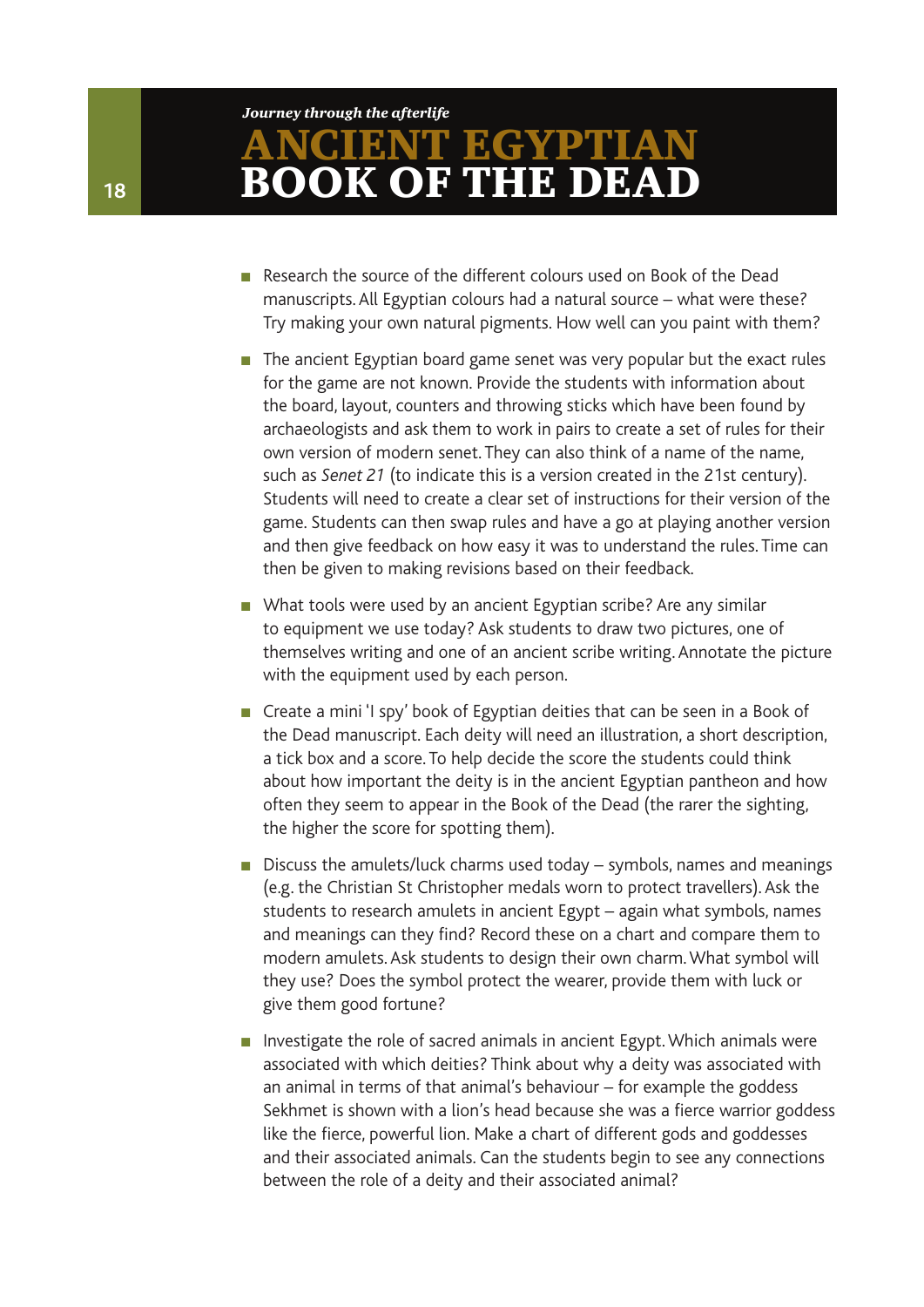#### *Journey through the afterlife*

# T EGYPTIAN **DK OF THE DE**

- Look at examples of very busy pictures such as the pictures in *Where's Wally* where several things are happening at the same time. How easy is it to see all the different activities? Has the artist arranged the picture to help the viewer?
- **n** Use the British Museum interactive Ancient Egypt website at www.ancientegypt.co.uk and in particular the following sections which support some of the exhibition themes:
	- Mummy find out about the development and process of mummification
	- Gods and goddesses find out about the different gods and goddesses of ancient Egypt
	- Writing learn about the different scripts used in ancient Egypt and where writing was used
	- Visit the website's staffroom for further information and resources